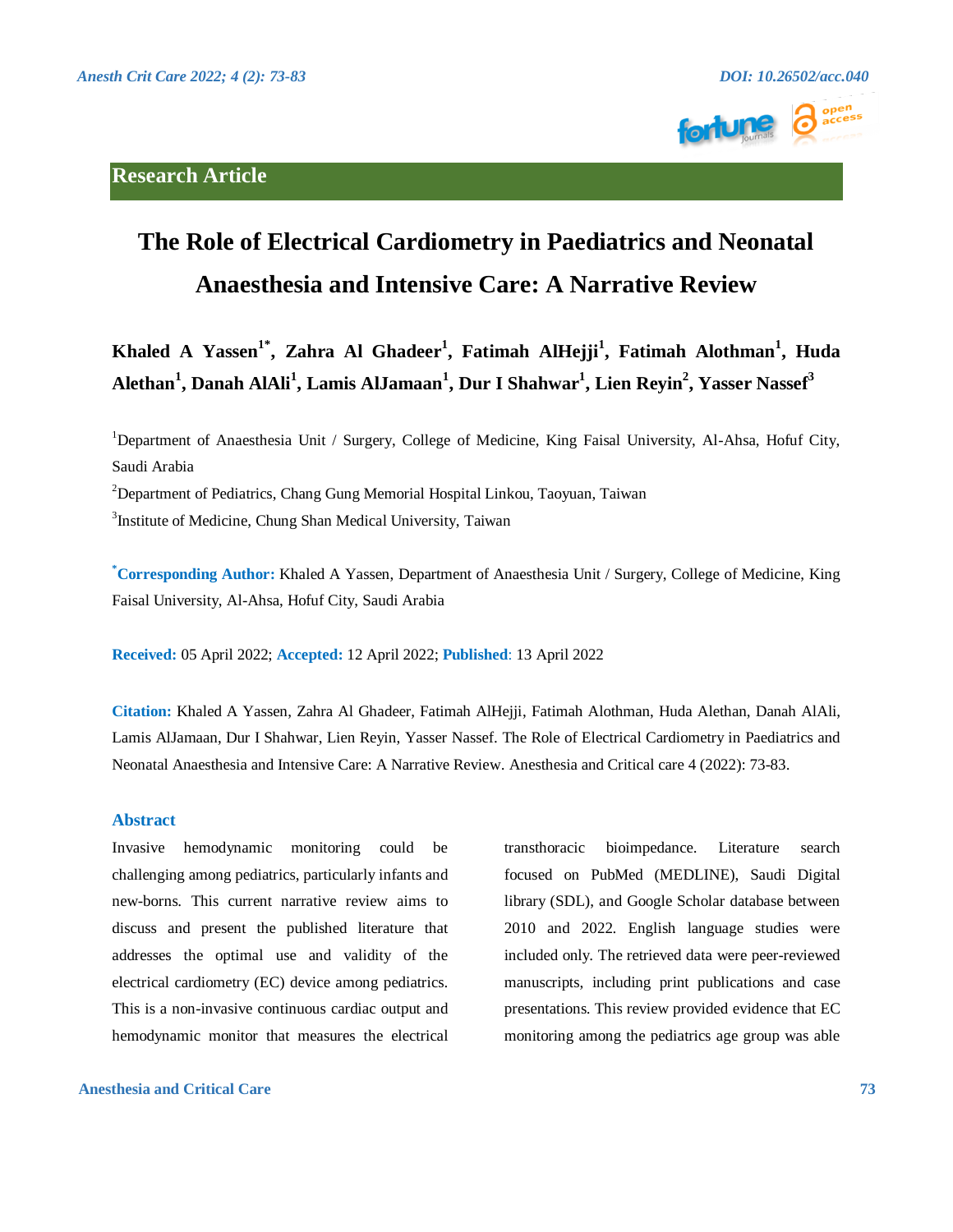to track CO changes over the time (Trend). However, EC absolute values for CO were interchangeable with the CO measurements derived from thermodilution technique in some studies and were not interchangeable in some others. The variation in clinical conditions and surgical procedures affected the performance EC CO. In specific clinical scenarios, EC CO trend changes proved to be of extreme help during transportations and in operating rooms during PDA ligation. The EC technology is easy to use and is an addition for future developments in monitoring, particularly for the pediatric age group. More studies are recommended to improve further the precision of the absolute CO measurements and to study the impact of the EC on short- and long-term clinical outcomes.

**Keywords:** Cardiac output; Impedance cardiography; Hemodynamic monitoring; Paediatrics; Electrical cardiometry

# **1. Introduction**

In adults, the thermodilution technique (Fick Principle) is recognized as the gold standard technique for cardiac output (CO) measurements. However, unfortunately, this method is of limited use among pediatrics during acute clinical conditions due to its invasiveness and associated risk of morbidity [1]. Current practice adopted by several physicians is to measure the CO in neonatal units with bedside echocardiography (Echo). However, the Echo examination is not suitable for continuous monitoring and requires training. This indicates the need for other alternatives to continuously monitor the CO in this age group [2,3]. Electrical Cardiometry (EC) is a

# **Anesthesia and Critical Care 74**

non-invasive method designed for continuous cardiac output (CO) measurement and fluid intake guidance.

The EC determines an estimate of the stroke volume (SV) by measuring the thoracic electrical bio impedance (TEB) with relation to the cardiac cycle. The method of EC is based on the fact that the conductivity of the blood in the aorta changes during the cardiac cycle. The orientation of red blood cells (erythrocytes) in the aorta prior and shortly after aortic valve opening affect the conductivity and hence the TEB. Prior to opening of aortic valve, the red blood cells (RBCs) assume a random orientation and hence an electrical current passing through the aorta will face low conductivity as a result of this random position of the RBCs. Very shortly after aortic valve opening, the pulsatile blood flow forces the red blood cells to align in parallel with the blood flow. Now the same electrical current passes the red blood cells more straight forward with a higher conductivity. The alignment of RBCs in the aorta contributes to the significant change in the impedance soon after aortic valve opening (Figures 1,2). EC relies on the change in impedance of the aortic blood to calculate the CO and other hemodynamic parameters. EC estimates stroke volume (SV) and CO based on body mass and peak aortic acceleration of blood flow, and a measurement of flow time [4,5]. EC was evaluated by several researchers among children and neonates as a continuous CO monitor [6,7]. EC is portable, and this offers a considerable advantage over invasive monitors, particularly during transfer [2,8]. This current narrative review aims to search for published literatures that address the optimal use and validity of EC as a non-invasive continuous cardiac output among pediatric age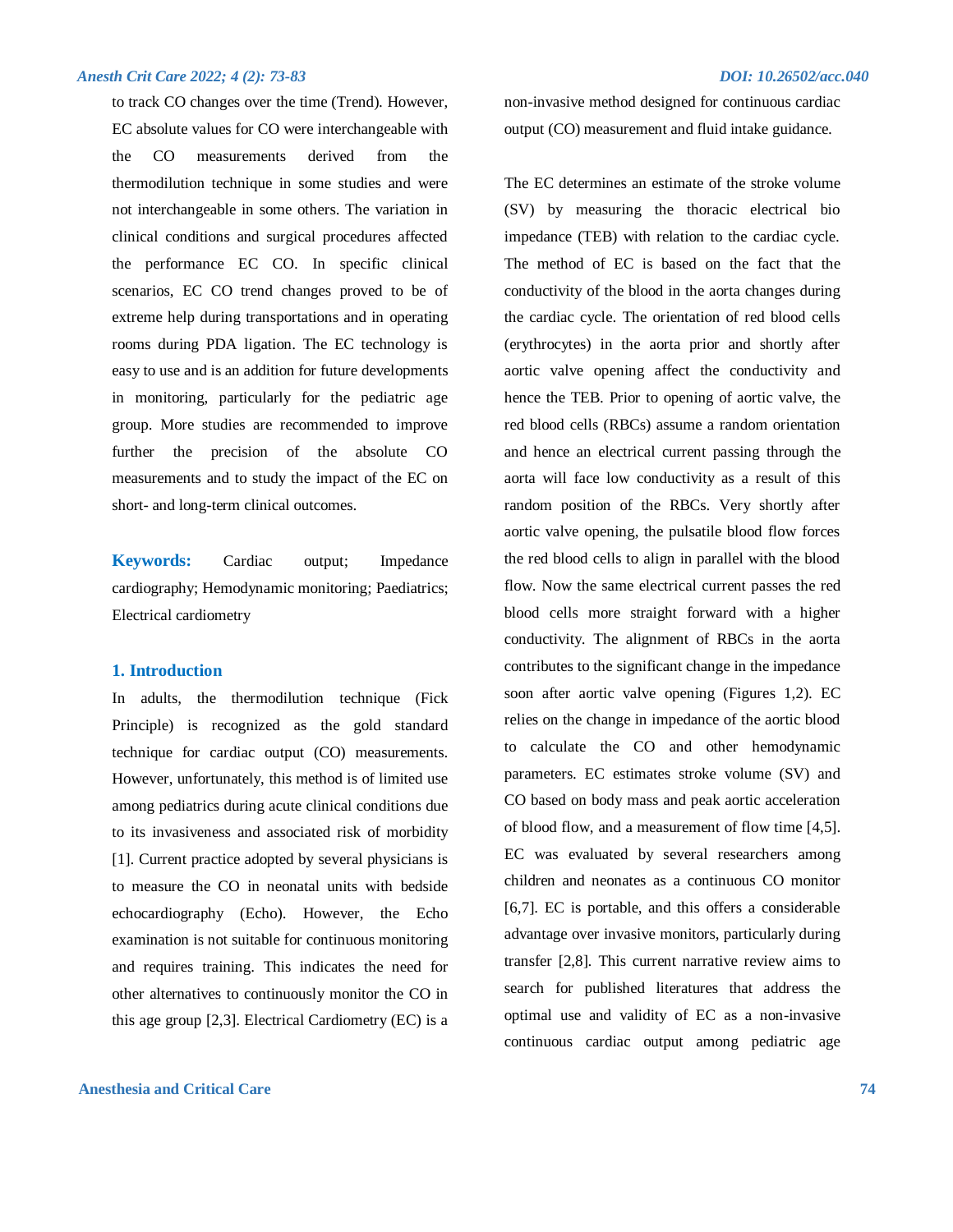groups. The limitations, lessons learned, and areas for future research and improvements will be discussed.



**Figure 1:** EC electrode array for measuring Thoracic Electric Bio impedance (TEB)



Prior→ Random Orientation



After→ Alignment

**Figure 2:** Orientation of red blood cells (RBCs) in aora prior and after aortic valve opening.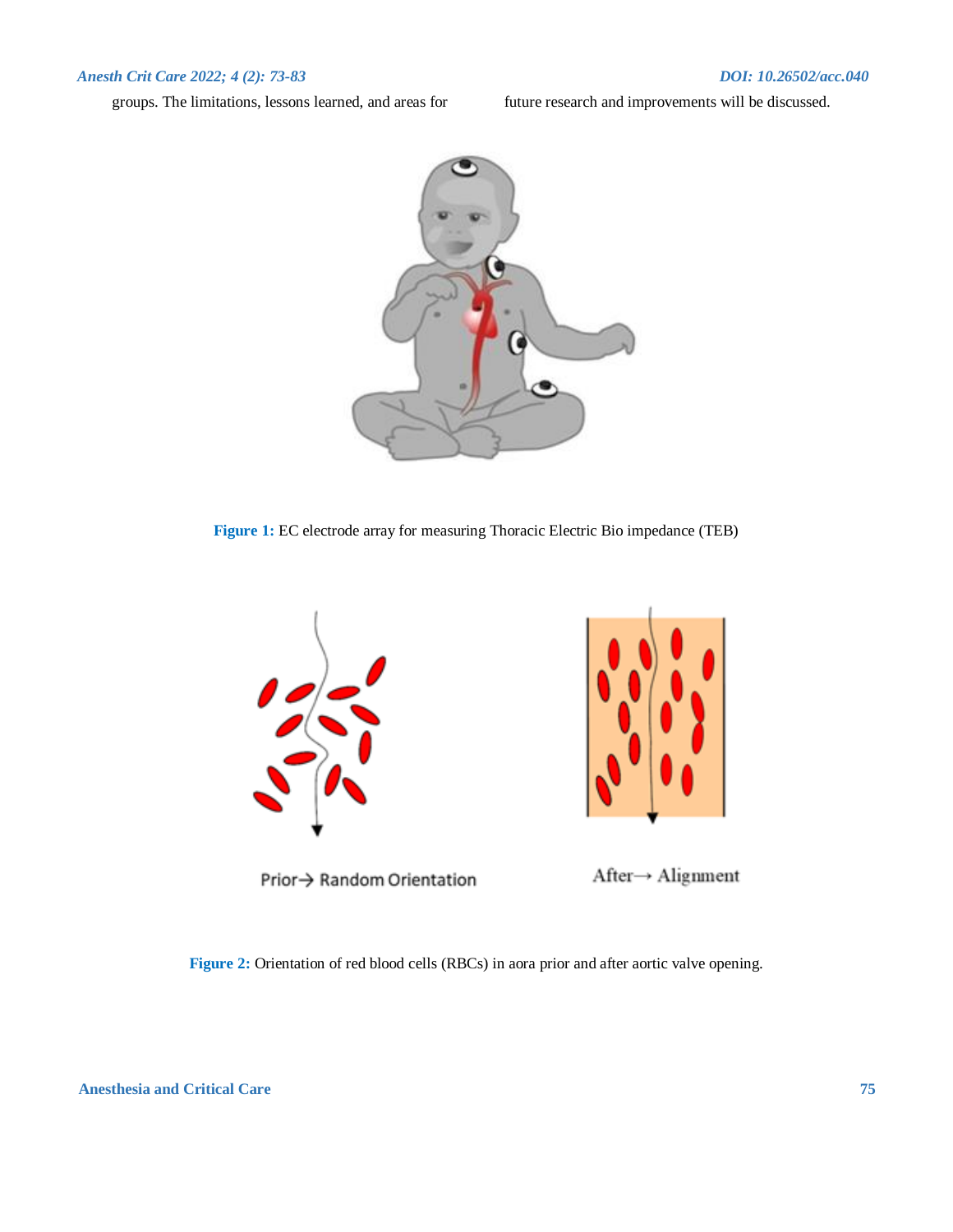# **2. Methods**

This narrative review was conducted following approval by the local research and ethics committee of King Fahad Hospital (IRB KFHH No. (H-05-HS-065), Ministry of Health, Hofuf City, Saudi Arabia. Research proposal approval number is RCA NO: 02- E-2022.

#### **2.1 Literature Search**

Relevant abstracts and published studies were retrieved from the database in specific PubMed (MEDLINE), Saudi Digital library (SDL), and Google Scholar between July 2010 and January 2021. Keywords included: cardiac output, electrical cardiometry, bioimpedance, pediatric, hemodynamic monitoring, anesthesia, critical care, and surgery. There is no restriction on a specific study design. Observational studies, randomized controlled trials, pilot, retrospective studies, case reports were included. English language studies confined to humans were only included. The studies reference list was searched for additional papers.

# **2.2 Population Selection**

Pediatrics monitored by electrical cardiometry (EC, ICON, Cardiotronic, Osypka Medical, Inc., La Jolla CA, USA) in intensive care units (ICU), operating theatres, and during transportation. Patients with respiratory support were included and those > 18 years excluded.

### **2.3 Data extraction**

The following data will be extracted: the name of the first author, publication year, type of study, sample size, type of surgery, and type of invasive or non-

### **Anesthesia and Critical Care 76**

invasive devices. The effect of cardiac output (CO) and stroke volume variation (SVV) parameters of EC on hemodynamic monitoring and guided fluid therapy were identified for discussion.

# **3. Results**

Results of this search provided evidence that EC was able to track CO values with time and to follow the trend changes in CO. However, more studies are still required to improve the precision of the EC absolute CO values compared to gold standard methods. The review looked into different studies comparing the EC with other CO monitors and covering different practical applications of the device, as studied by various research groups among pediatrics. The results and conclusions vary widely because of the heterogeneity of these published studies. The comparisons of the EC with different devices at different clinical and surgical conditions could be responsible for these variations in percentage errors and accuracy of the EC absolute CO values between various studies. However, there is growing evidence to support the benefits of EC as a non-invasive continuous cardiac output trend monitor among pediatrics, particularly in intensive care units, operating theatres, and during transportation. EC was able to guide intravenous fluids administration without the need for an invasive approach. More studies are still needed with EC at various clinical conditions to improve the accuracy of the absolute CO measurements.

# **4. Discussion**

Cote et al. in 2015 provided evidence that supports the EC role as a continuous noninvasive CO device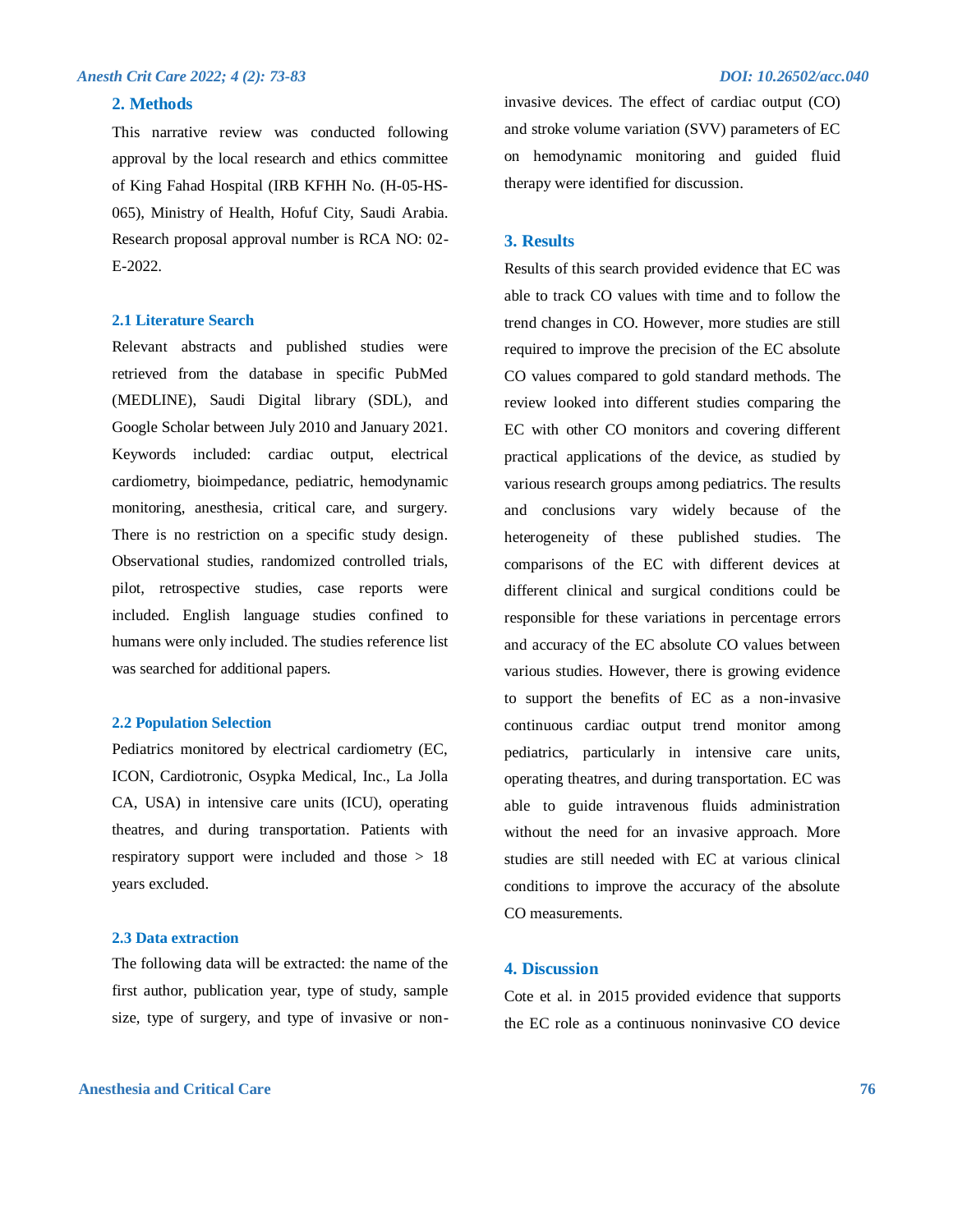that can monitor rapid trend changes among pediatrics. They build their suggestion from the analysis of 402 pediatrics patients' anesthesia records [9] Norozi et al. [5] and Narula et al. [6] studies also presented acceptable agreements between the CO of EC and that derived by the Fick principle (Gold standard) among pediatrics suffering from various tructural heart diseases. Mansfield et al. in a recent systematic review and meta-analysis also reported no significant difference between the CO derived by EC and that by other devices (except in neonatal stroke volume studies) [10]. However, Mansfield and his colleagues blamed the wide range in the percentage error they noted in their analysis on the heterogeneity of the study designs included and the difference in technology.

# **EC CO accuracy**

Various studies looked into the accuracy of the absolute EC CO and reported conflicting results. Sanders et al., in a recent meta-analysis (2020), reported a wide range of bias with EC CO, although their pooled bias was close to zero [11]. One of the limitations in their meta-analysis was including both adults and pediatrics together in the analysis. In 2015, Suehiro et al. performed a systematic review and meta-analysis that focused on the pediatric population and looked into the precision of several minimally-invasive CO devices, including EC [12]. Their inter-study heterogeneity was significant because of the inclusion of different devices. However EC CO had the slightest bias and the lowest percentage of error. The variation in clinical conditions and surgical procedures significantly affected the CO monitors' performance included in

Suehiro et al. meta-analysis. Cardiac surgery had the lowest bias and mean percentage error (MPE). Three years later (2018), Altamirano-Diaz et al. demonstrated that the CO measurements by EC in pediatric patients undergoing coarctation of aorta repair were equivalent to those by the transoesophageal echocardiography (TEE) provided that no increase in left ventricular output (LVO) is present. The increase in LVO impacts the accuracy of TEE CO and hence its agreement with the EC CO [2]. In another study group among pediatrics suffering from sepsis and septic shock, the evaluation of CO by arterial waveform analysis yielded the worst findings. The bias was negatively influenced by the low systemic vascular resistance (SVR) associated with sepsis. This was not the case with EC. EC provided real-time guidance and improved outcomes, as stated by Rao et al. in their observational pilot study [13]. The exact clinical circumstance should be defined during the validation of any device. EC performance could be suitable for certain clinical conditions, as in sepsis, while unsuitable for others [14,15]. A study by Torigoe et al. [16] in 2015 among low birth weight preterm infants with patent ductus arteriosus (PDA) provided evidence that EC was interchangeable with echocardiography (Echo) during mechanical ventilation. Boet et al. [17] in 2016 also noted that the CO of EC was in good correlation with Echo CO in hemodynamically stable preterm infants. However an overestimation was noted at high CO values. In 2017, Hsu et al. [18] reported a similar finding among preterm infants with PDA. They noted that the negative bias and the error percentage were more prominent with high CO values (>280 ml/kg/min). High-frequency ventilation (HFV) was also found to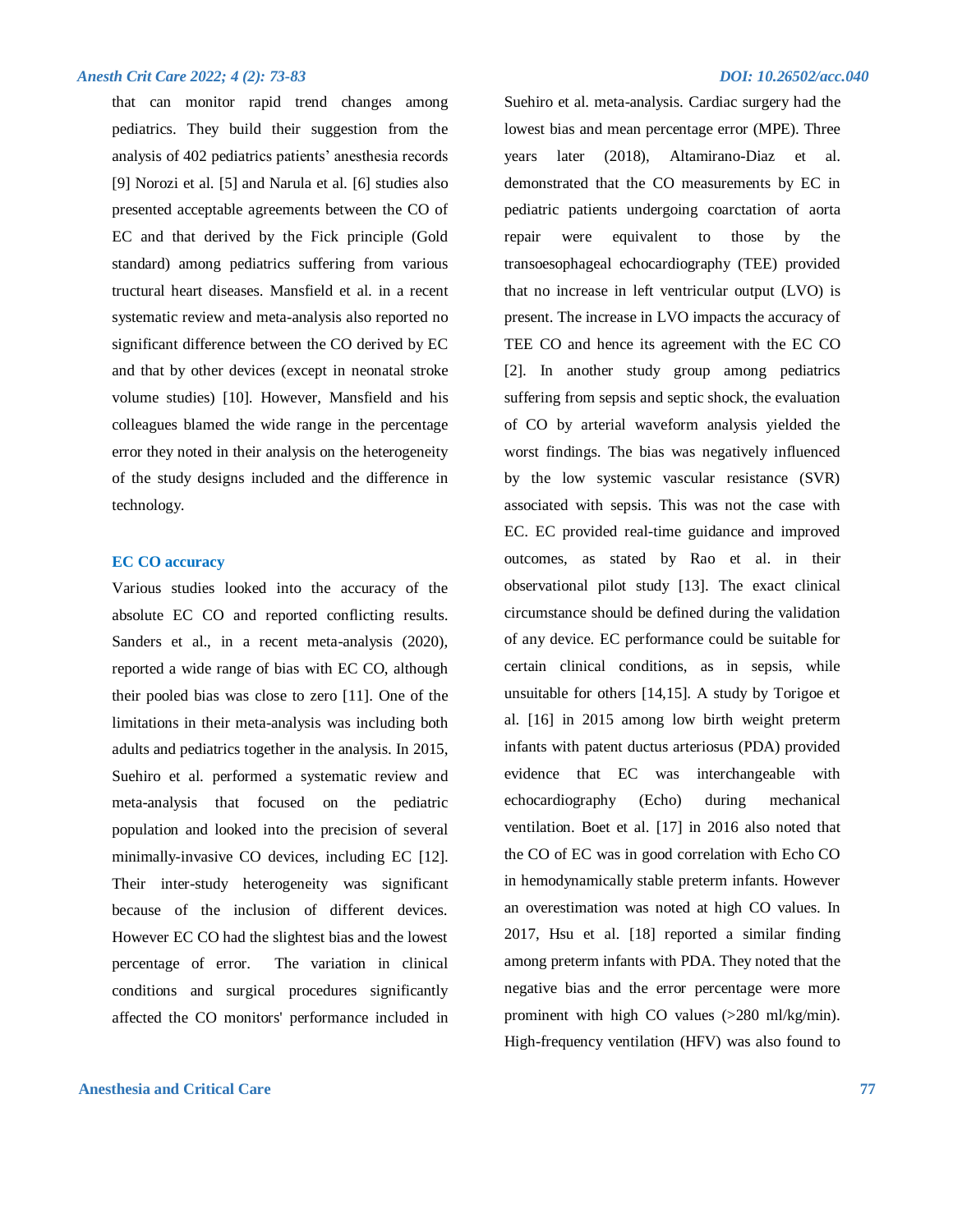affect the EC CO. In a prospective observational study by Song et al. (40 preterm neonates), a decline in the agreement between EC CO and Echo CO was observed with HFV [19]. This could be attributable to several factors, one of them is the effect of chest wall vibrations on CO readings that associated HFV, and another is the similarity between the frequency utilized by EC and that by the high-frequency ventilator (12 Hz). Another possibility is that the increase in intrathoracic pressure caused by HFV can increase the distance from the electrodes to the descending aorta and hence diminish the bioimpedance signals. Results from Noori et al. study indicate that smaller and sicker infants have more reliable CO readings, as they tend to move less, and hence the artifacts are reduced [20].

For obese children, Simone et al. found no evidence of a male-to-female contribution to CO levels. The only statistical significance was in the preschool age but not in school-aged children. It is essential to normalize the CO to the ideal BSA for each age [21]. Boet et al [17] results indicate that SV and CO increase with higher birth weight and gestational age, and Grollmuss et al. [22] found a significant linear correlation between SV and birth weight.

Lotfy et al. conducted a randomized controlled trial among 42 infants undergoing surgical hepatoportoenterostomy (Kassi procedure). The EC CO was persistently higher than that measured by trans esophageal Doppler (TED CO) despite excellent reliability [23]. This reliability was the same within the Grollmuss et al. study, where the SV of EC and Doppler-TTE were also found to be

# **Anesthesia and Critical Care 78**

interchangeable among newborns following cardiac switch surgery [22].

#### **EC role in specific medical situations**

The accuracy of EC as a monitor for CO varies from one clinical scenario to another. The pro and cons, and limitations will be discussed in the following specific clinical applications.

#### **During emergency transportation**

Boet et al. prospective cohort study noted that SV and CO trend monitoring was possible with EC without interference during neonatal transportation and with reliability compared to heart ultrasound [24]. This is an advantage as it allows for the continuous monitoring during the transfer of critically ill pediatric patient to specialized centres. However, it is essential to take into consideration the tendency for the SV and CO of EC to be higher than other devices as reported by Boet et al. [23] versus (vs.) ultrasound, Grollmuss et al. vs. Doppler-TTE [22] and Lotfy et al. vs.TED [23].

# **During patent ductus arteriosus ligation (PDA)**

Lien et al. succeeded in monitoring with EC the significant reduction in SV  $(>73%)$  and the increase in SVR immediately following PDA ligation. It was the decrease in SV rather than the increase in HR that contributed to the deterioration in CO. The study was performed among very low birth weight  $(\leq 1500 \text{ g})$ infants [25]. The SVR increase after ligation was significant with infants suffering from larger PDAs. The smaller the infant, the greater the likelihood of cardiovascular impact. EC also noted the return of the CO to 92 and 94% of baseline respectively within 24 and 48 h. Hsu KH et al. study had proved that Infants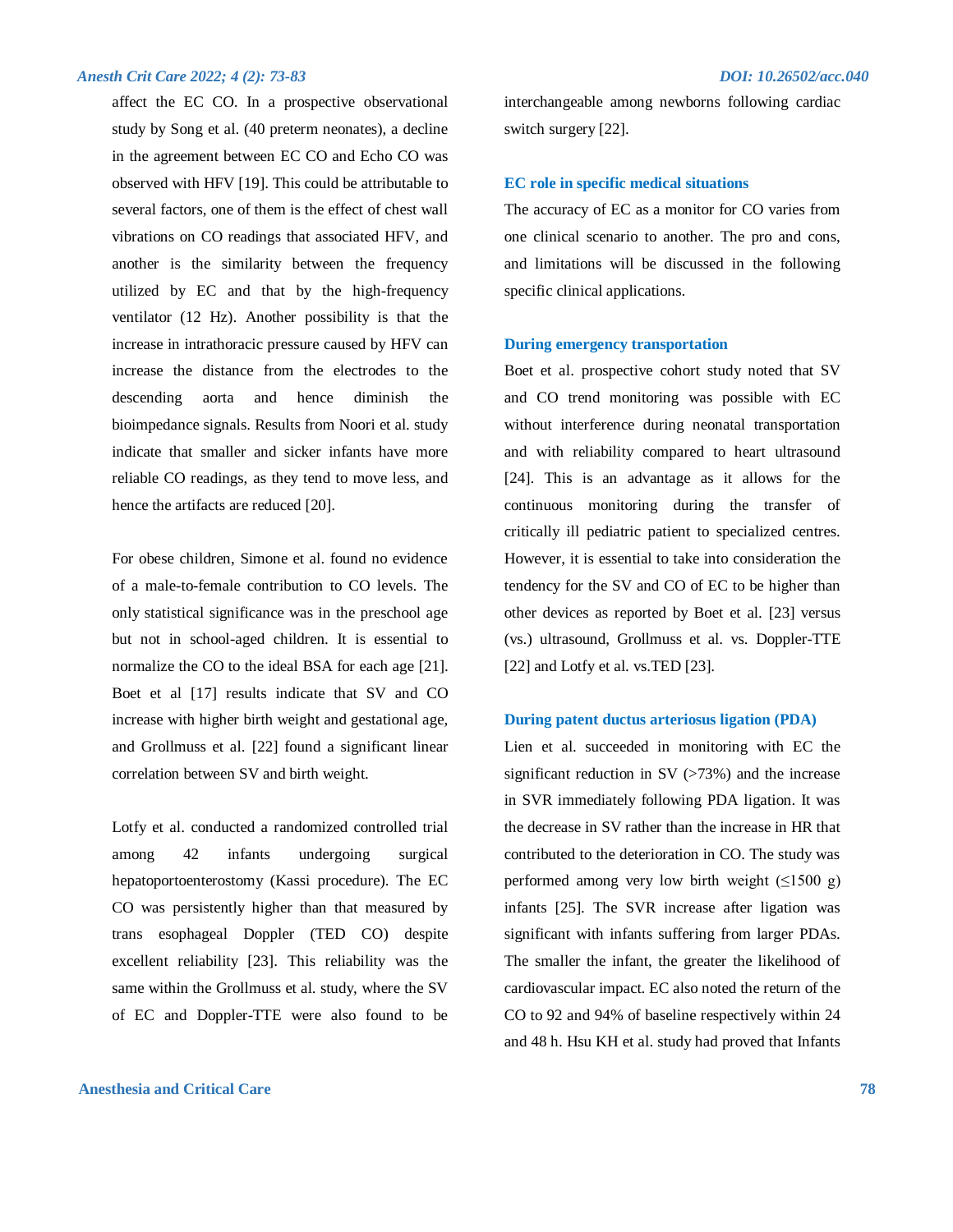with PDA had higher baseline CO by EC compared to those without PDA [26]. Hsu KH et al. also demonstrated that EC and Echo have a wide but clinically acceptable agreement in measuring CO in preterm infants with hemodynamically significant PDA [18]. The utilization of non-invasive cardiac output monitors duet al ring PDA ligation was also highlighted by several research teams but with different monitors. Noori et al. [27] and McNamara et al. [28] with serial echocardiographic analysis, presented similar results to that by EC in Lien et al. study. Another study with pulsed doppler technique by Linder et al. [29] demonstrated a decrease in the SV among preterm infants with very low birth weight in two days following PDA ligation. Rowland et al. also noted by echocardiography that the newborn myocardial performance was sensitive to afterload due to the immaturity of their hearts [30].

#### **During cardiac arrhythmias and depression**

Infants are less able to augment their cardiac output by increasing stroke volume as a result of their low myocardium compared to adults [31]. To maintain cardiac output, infants are classically described as heart rate dependent and can have a higher cardiac output in relation to their BSA than adults. Green et al. demonstrated that sevoflurane administration to healthy infants could lead to a nodal rhythm [32]. Dewhirst et al. also showed that following anesthesia induction, tachycardia developed in 50% of the pediatric patients in their study despite no significant changes in blood pressure [33]. Vanderhoek et al. reported that a 6-year-old boy developed supraventricular tachycardia (SVT) during an upper endoscopy while under general anesthesia [34]. EC was applied in this case to measure the effect of SVT

# **Anesthesia and Critical Care 79**

on cardiac index and SV before and after adenosine administration. Following administration of adenosine, the CI fell by 41%, while SV decreased by 9%. This highlights the relationship between CO and HR in children and the possible future role of EC in arrhythmia monitoring and guided management. HR rhythmic changes and their effects on CO among infants can be easily monitored by EC. In another specific and rare clinical condition named Pompe disease. Liu et al. were capable of detecting the hemodynamic trend changes that associated this disease more reliably with EC than with pulse contour analysis [35]. In this rare case, an enzyme replacement therapy is usually used to reduce the severe organ dysfunction that associates with the disease. EC CO monitoring proved to be of importance in detecting the moderate cardiac depression associated with anesthesia induction.

# **Hemodynamics' normal range for Neonates**

Hsu et al study was one of the first studies from the Asia Pacific region to create reference normal range for neonates and premature of different age groups and weight [5].

### **EC Limitations**

In Kadafi et al. recent study (2021), EC was unable to assess fluid responsiveness and preload adequately. They studied the EC SVV cut-off values compared to the ultrasonic CO monitor in shock children on mechanical ventilation [36,37]. Unfortunately, the sensitivity and specificity of EC were only 58% and 74%, respectively, while the optimal cut-off point of SVV was 16.5%. In 2016 Hsu et al. suggested that the hemodynamic reference ranges of EC can only be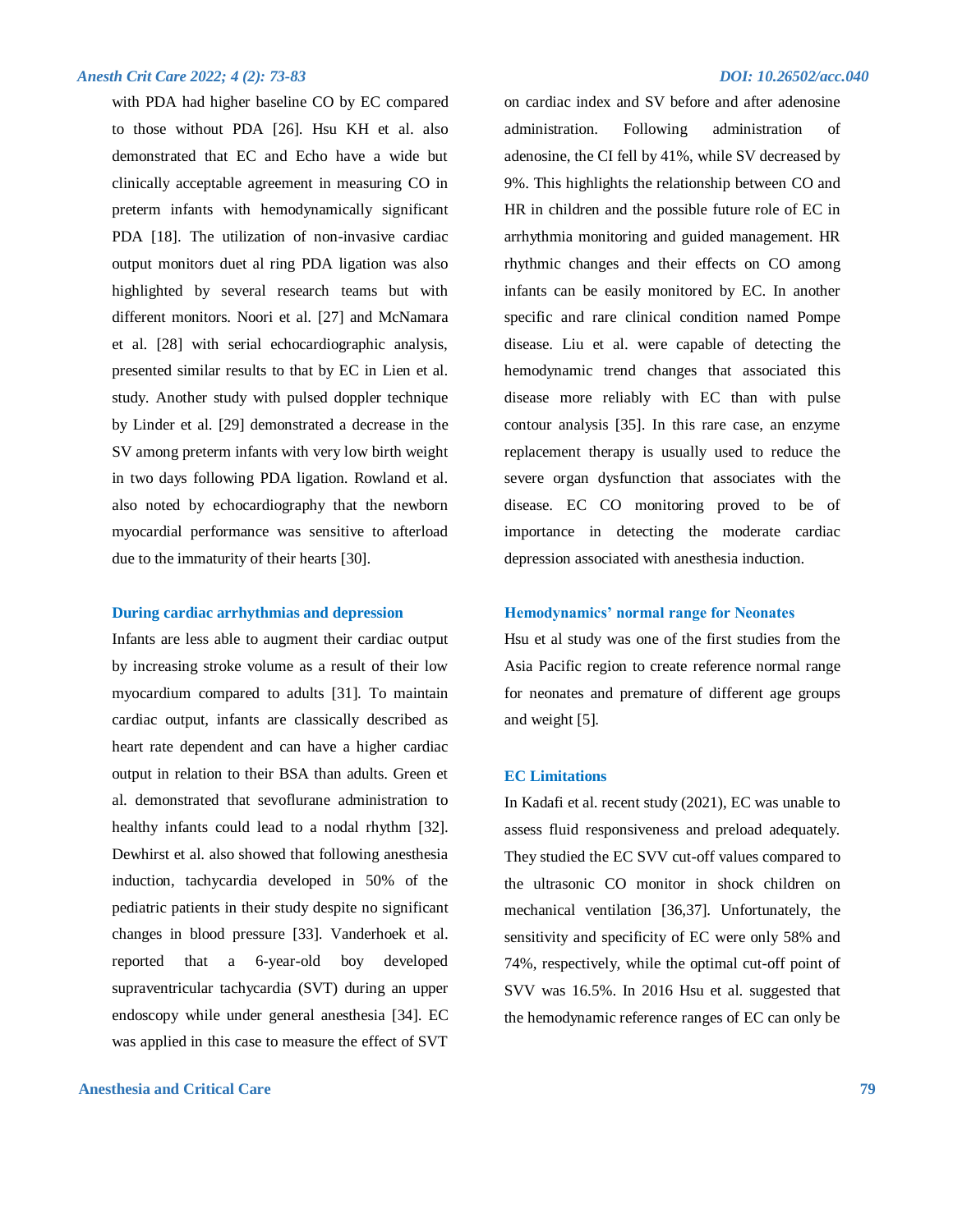of help as an alarm, when CO falls outside the reference value for neonates in NICU [5]. Hsu et al. added that the hemodynamic reference of EC is affected by the neonates' maturity, age, and body size. The weight and BSA had a positive correlation with CO, while the HR and SVR had a negative correlation with CO. SVV is also affected by the diameter of the blood vessels. The larger the neonate, the less the SVV and the more is the CO. Hence the cardiac index is better as it includes the BSA. CI is recommended for cardiac performance assessment among neonates to reduce maturity differences.

# **5. Conclusion**

This review provided evidence that EC can track CO changes with time and warn against significant hemodynamic changes, but more in the future are still required to improve the precision of the absolute EC CO measurements as presented in several studies. The variation in clinical conditions and the type of the surgical procedure affected the performance of the EC CO. In specific clinical scenarios, the EC CO was found to be of extreme help as during transportations of neonates and infants, in operating rooms during PDA ligation, and in NICU.

# **Potential conflict of interest**

Yasser Nassef is a memeber of the advisory board for Osypka medical GmbH.

All other authors reported no potential conflict of interest relevant to this article.

No funding was allocated to the research.

# **IRB number**

Approved by the local research and ethics committee of King Fahad Hospital (IRB KFHH No. (H-05-HS-065), Ministry of Health, Hofuf City, Saudi Arabia. Research proposal approval number is RCA NO: 02- E-2022.

# **Clinical trial registration number**

Not applicable.

# **References**

- 1. Jeremy S, Hertzig, Jacqueline M, et al. Schenkma: Principles of Invasive Monitoring, In Fuhrman B, Zimmerman J (eds): Pediatric Critical Care (Fourth Edition), Mosby 12 (2011): 234-245.
- 2. Altamirano-Diaz L, Welisch E, Dempsey AA, et al. Non-invasive measurement of cardiac output in children with repaired coarctation of the aorta using electrical cardiometry compared to transthoracic Doppler echocardiography. Physiol Meas 39 (2018): 055003.
- 3. Electrical Cardiometry Technology (EC), Osypka Medical, Cardiotronic (2021).
- 4. Osypka M. An introduction to electrical cardiometry. Cardiotronic (2009).
- 5. Norozi K, Beck C, Osthaus WA, et al. Electrical velocimetry for measuring cardiac output in children with congenital heart disease. Br J Anaesth 100 (2008): 88-94.
- 6. Narula J, Chauhan S, Ramakrishnan S, et al. Electrical Cardiometry: A Reliable Solution to Cardiac Output Estimation in Children with Structural Heart Disease. J

# **Anesthesia and Critical Care 80**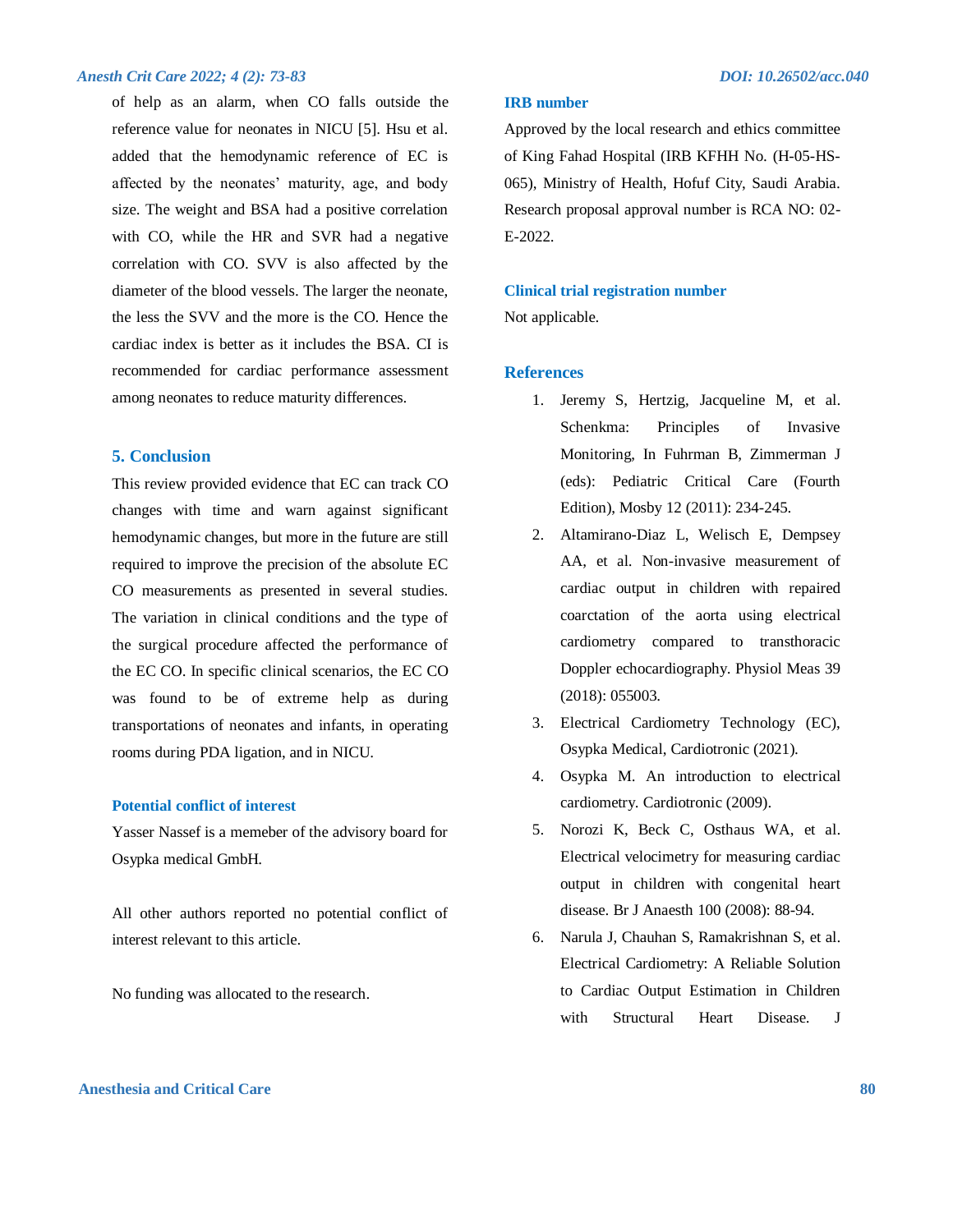Cardiothorac Vasc Anesth 31 (2017): 912- 917.

- 7. Hsu KH, Wu TW, Wang YC, et al. Hemodynamic reference for neonates of different age and weight: a pilot study with electrical cardiometry. J Perinatol 36 (2016): 481-485.
- 8. Grollmuss O, Gonzalez P. Non-invasive cardiac output measurement in low and very low birth weight infants: a method comparison. Front Pediatr 25 (2014): 16-25.
- 9. Coté CJ, Sui J, Anderson TA, et al. Continuous noninvasive cardiac output in children: Is this the next generation of operating room monitors? Initial experience in 402 pediatric patients. Paediatr Anaesth 25 (2015): 150-159.
- 10. Norozi K, Beck C, Osthaus WA, et al. Electrical velocimetry for measuring cardiac output in children with congenital heart disease. Br J Anaesth 100 (2008): 88-94.
- 11. Mansfield RC, Kaza N, Charalambous A, et al. Cardiac output measurement in neonates and children using noninvasive electrical bioimpedance compared with standard methods: A Systematic Review and Meta-Analysis. Crit Care Med 50 (2022): 126- 137.
- 12. Sanders M, Servaas S, Slagt C. Accuracy and precision of non-invasive cardiac output monitoring by electrical cardiometry: a systematic review and meta-analysis. J Clin Monit Comput 34 (2020): 433-460.
- 13. Suehiro K, Joosten A, Murphy LS, et al. Accuracy and precision of minimallyinvasive cardiac output monitoring in

# **Anesthesia and Critical Care 81**

children: a systematic review and metaanalysis. J Clin Monit Comput 30 (2016): 603-620.

- 14. Rao SS, Lalitha AV, Reddy M, et al. Electrocardiometry for Hemodynamic Categorization and Assessment of Fluid Responsiveness in Pediatric Septic Shock: A Pilot Observational Study. Indian J Crit Care Med 25 (2021):185-192.
- 15. Biais M, Mazocky E, Stecken L, et al. Impact of Systemic Vascular Resistance on the Accuracy of the Pulsioflex Device. Anesth Analg 124 (2017): 487-493.
- 16. Slagt C, Helmi M, Malagon I, et al. Calibrated versus uncalibrated arterial pressure waveform analysis in monitoring cardiac output with transpulmonary thermodilution in patients with severe sepsis and septic shock: an observational study. Eur J Anaesthesiol 32 (2015): 5-12.
- 17. Torigoe T, Sato S, Nagayama Y, et al. Influence of patent ductus arteriosus and ventilators on electrical velocimetry for measuring cardiac output in very-low/low birth weight infants. J Perinatol 35 (2015): 485-489.
- 18. Boet A, Jourdain G, Demontoux S, et al. Stroke volume and cardiac output evaluation by electrical cardiometry: accuracy and reference nomograms in hemodynamically stable preterm neonates. J Perinatol 36 (2016): 748-752.
- 19. Hsu KH, Wu TW, Wu IH, et al. Electrical Cardiometry to Monitor Cardiac Output in Preterm Infants with Patent Ductus Arteriosus: A Comparison with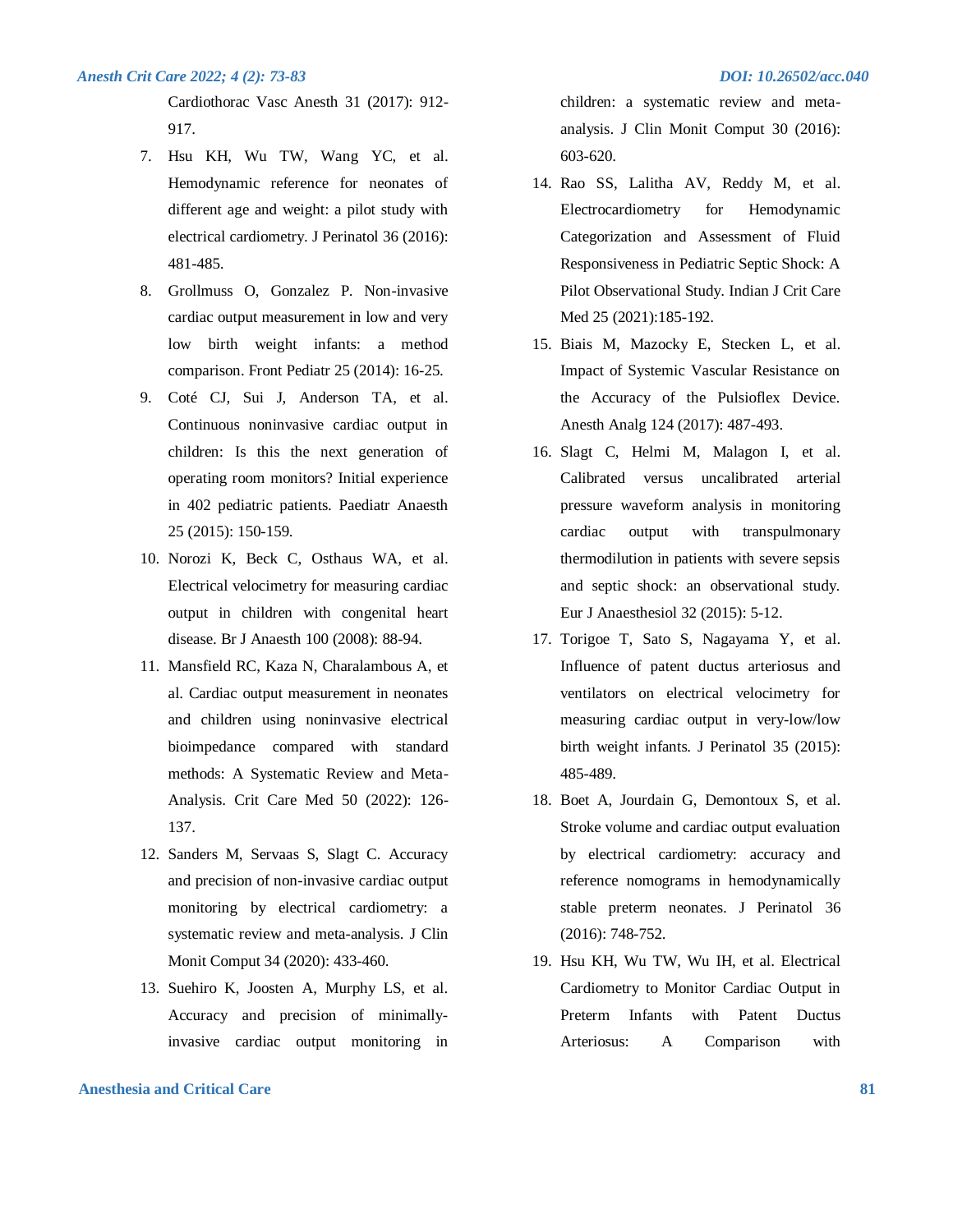Echocardiography. Neonatology 112 (2017): 231-237.

- 20. Song R, Rich W, Kim JH, et al. The use of electrical cardiometry for continuous cardiac output monitoring in preterm neonates: a validation study. Am J Perinatol (2014): 1105-1110.
- 21. Noori S, Drabu B, Soleymani S, et al. Continuous non-invasive cardiac output measurements in the neonate by electrical velocimetry: a comparison with echocardiography. Arch Dis Child Fetal Neonatal Ed 97 (2012): F340-F343.
- 22. De Simone G, Devereux RB, Daniels SR, et al. Stroke volume and cardiac output in normotensive children and adults. Assessment of relations with body size and impact of overweight. Circulation 95 (1997): 1837-43.
- 23. Grollmuss O, Demontoux S, Capderou A, et al. Electrical velocimetry as a tool for measuring cardiac output in small infants after heart surgery. Intensive Care Med 38 (2012): 1032-1039.
- 24. Lotfy M, Yassen K, El Sharkawy O, et al. Electrical cardiometry compared to transesophageal doppler for hemodynamics monitoring and fluid management in pediatrics undergoing Kasai operation. A randomized controlled trial. Pediatric Anesthesia and Critical Care Journal 6 (2018): 46-54.
- 25. Boet A, Jourdain G, Demontoux S, et al. Basic Hemodynamic Monitoring Using Ultrasound or Electrical Cardiometry During Transportation of Neonates and Infants.

# **Anesthesia and Critical Care 82**

Pediatr Crit Care Med 18 (2017): e488 e493.

- 26. Lien R, Hsu KH, Chu JJ, et al. Hemodynamic alterations recorded by electrical cardiometry during ligation of ductus arteriosus in preterm infants. Eur J Pediatr 174 (2015): 543-550.
- 27. Hsu KH, Wu TW, Wu IH, et al. Baseline cardiac output and its alterations during ibuprofen treatment for patent ductus arteriosus in preterm infants. BMC Pediatr 19 (2019): 179.
- 28. Noori S, Friedlich P, Seri I, et al. Changes in myocardial function and hemodynamics after ligation of the ductus arteriosus in preterm infants. J Pediatr 150 (2007): 597- 602.
- 29. McNamara PJ, Stewart L, Shivananda SP, et al. Patent ductus arteriosus ligation is associated with impaired left ventricular systolic performance in premature infants weighing less than 1000 g. J Thorac Cardiovasc Surg 140 (2010): 150-157.
- 30. Lindner W, Seidel M, Versmold HT, et al. Stroke volume and left ventricular output in preterm infants with patent ductus arteriosus. Pediatr Res 27 (1990): 278-281.
- 31. Rowland DG, Gutgesell HP. Noninvasive assessment of myocardial contractility, preload, and afterload in healthy newborn infants. Am J Cardiol 75 (1995): 818-821.
- 32. De Souza D, McDaniel GM, Baum VC. Cardiovascular physiology. In: Davis PJ, Cladis FP, Moyotoma EK, (eds). Smith's anesthesia for infants and children,  $(8<sup>th</sup>$